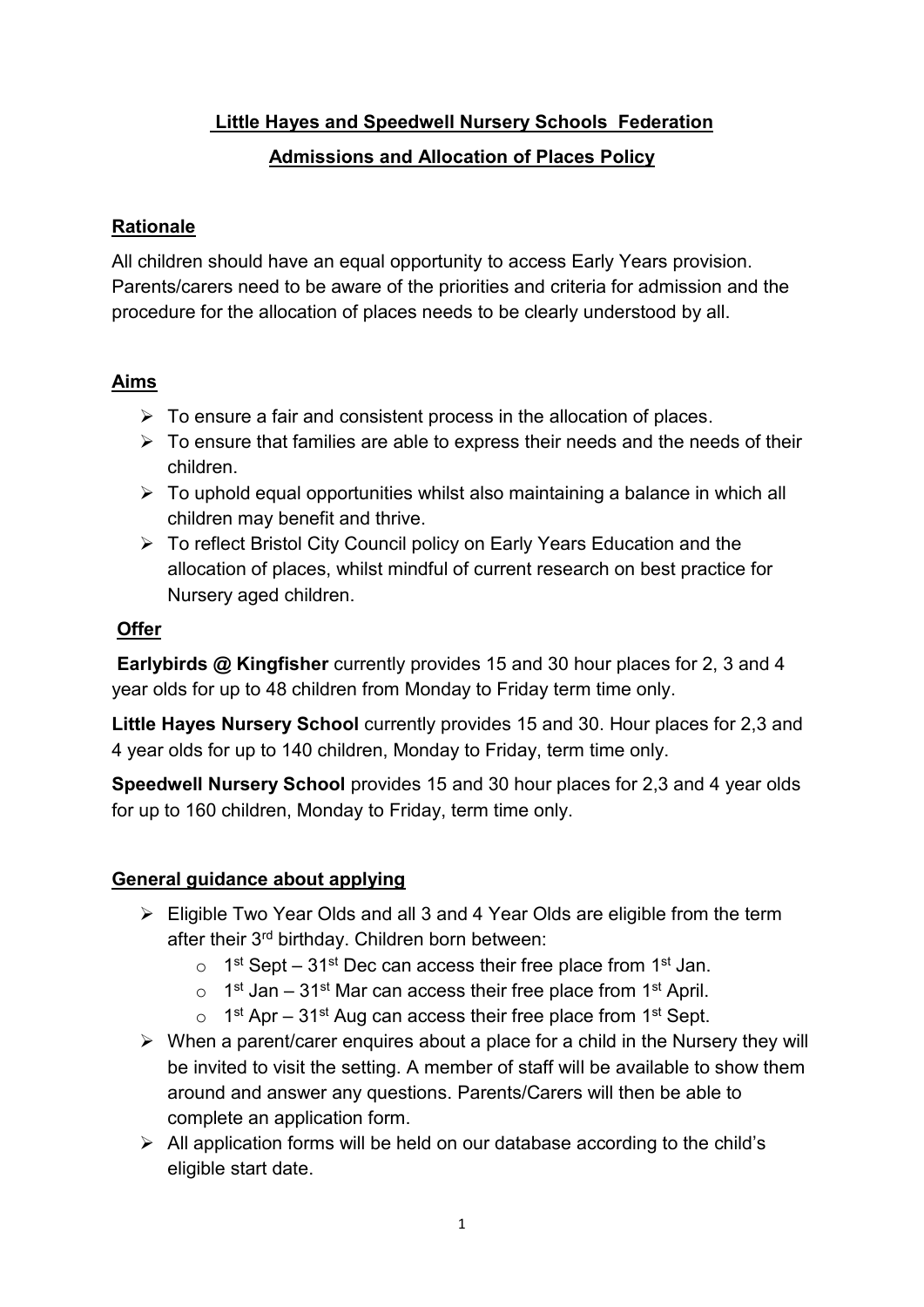- $\triangleright$  Places are offered for 2, 3 and 4 Year Olds in accordance with their eligible start date
- $\triangleright$  All parents will be offered a home visit prior to the child's start date and given a new starters pack.
- $\triangleright$  Parents must be available to stay with their child/children for at least the first 3 days.
- $\triangleright$  All children's original birth certificates will need to be provided and a copy taken.
- $\triangleright$  No places will be held vacant for children (in need or otherwise) who might apply for places during the school year.
- $\triangleright$  In the event of more applicants than places available, an admissions panel will meet to ensure a fair and transparent process in the allocation and offer of places at any of the settings. This panel will include the Head Teacher (or Deputy Head Teacher) and at least one governor. Please see the section below 'Admission Priorities' for further details.

## **Applying for Eligible 2 Year Old Places and 30 Hours Free Childcare**

 $\triangleright$  For all age children, there is also the opportunity to buy additional hours if numbers and staffing ratios can accommodate this.

## **Eligible 2 Year Old Places**

- ▶ Parents/Carers of children wishing to access a Free Early Education place for their 2 year old can check their eligibility at [www.bristol.gov.uk/earlyyears.](http://www.bristol.gov.uk/earlyyears) Once Bristol City Council confirms eligibility, Speedwell Nursery School will be notified and we will make contact with the parents/carers. If no place is available at that time the child will be added to our waiting list.
- $\triangleright$  Bristol City Council is responsible for administering applications for Free Early Education 2 year old places. All completed applications will be sent directly to the Early Years' Service, who will then process and allocate to settings through monthly cluster meetings. The Early Years' Service will then inform the Nursery School of those allocated.
- $\triangleright$  There are a small number of paid day care places available for 2, year olds ineligible for Early Education funding.

## **30 Hours Free Childcare**

- Children aged 3 or 4 years are eligible for Universal Free Hours of 15 hours per week, term time only, from the term after their third birthday.
- $\triangleright$  Children who are 3 and 4 year olds from working families may be eligible and for Extended 15 Free Hours, making a total of 30 free hours per week, term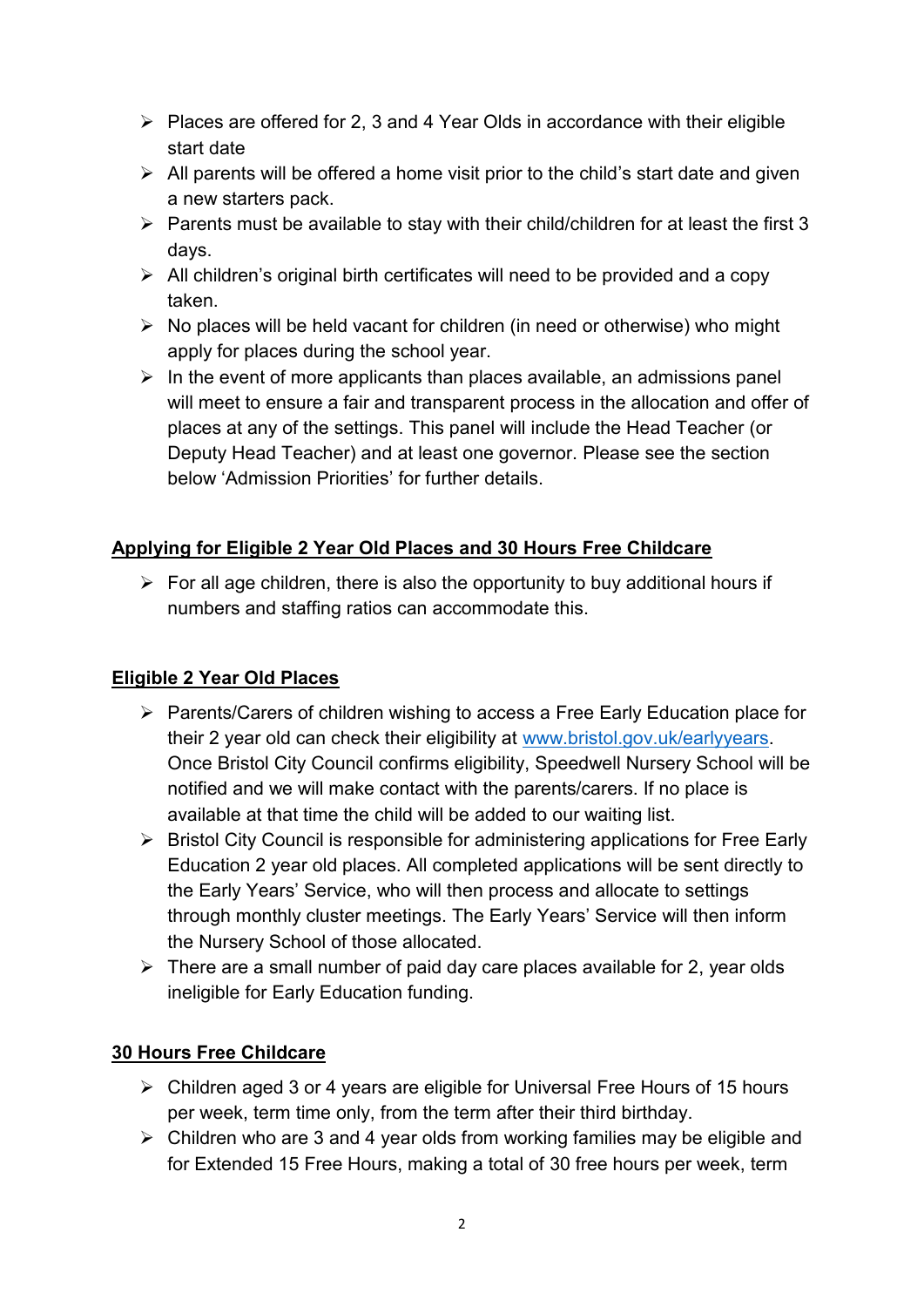time only. Parents/Carers can check their eligibility by visiting [www.childcarechoices.gov.uk](http://www.childcarechoices.gov.uk/) and applying online with HMRC or by calling 0300 1234 097.. Successful families will be issued an 11 digit code by HMRC (which usually starts with a 500…). Parents must present the 30 hours code to the school prior to the first free session to allow the school to validate the code. No extended hours will be offered without a valid code. Codes are not needed if the child is only accessing their Universal Free Hours (i.e. their first 15 free hours per week).

- $\triangleright$  Parents will be prompted every 3 months by HMRC to reconfirm their details. They will be prompted by HMRC by email or text 4 weeks before, then again, 2 weeks before if they have not reconfirmed. If parents miss this deadline, their code will become invalid and the 'grace period' will come into effect.
- $\triangleright$  The grace period is a short period of time after a 30 hours' code becomes invalid where the child can still claim Extended free hours. If a code has been issued and has already fallen into the grace period before the school makes the first claim, the parent will not be permitted to claim Extended free hours and will be asked to reconfirm their code with HMRC.
- $\triangleright$  If a family no longer meets the criteria for 30 hours free childcare and the grace period has expired, the child will return to only accessing their 15 Universal free hours. We will discuss session changes with families should this happen.

## **Allocation of Places**

- $\triangleright$  Offer letters are sent out in the spring term or early in the summer term. The majority of children will start in the September following their third birthday.
- $\triangleright$  If there are further places available they will begin in January to children who have reached their third birthday before December 31<sup>st</sup>. Offers of place will be sent out in the first week of November.
- $\triangleright$  If there are any remaining spaces, or if spaces become available, they will begin in April. Offers of places will be sent out at the end of February.
- $\triangleright$  Places may be offered mid-term to children as they turn 3 if the conditions in the Nursery School enable this to take place (staffing ratios, whether existing group of children are fully settled).

## **Admissions Priorities**

**If there are more children than places available, places will be allocated in the following order of priority:**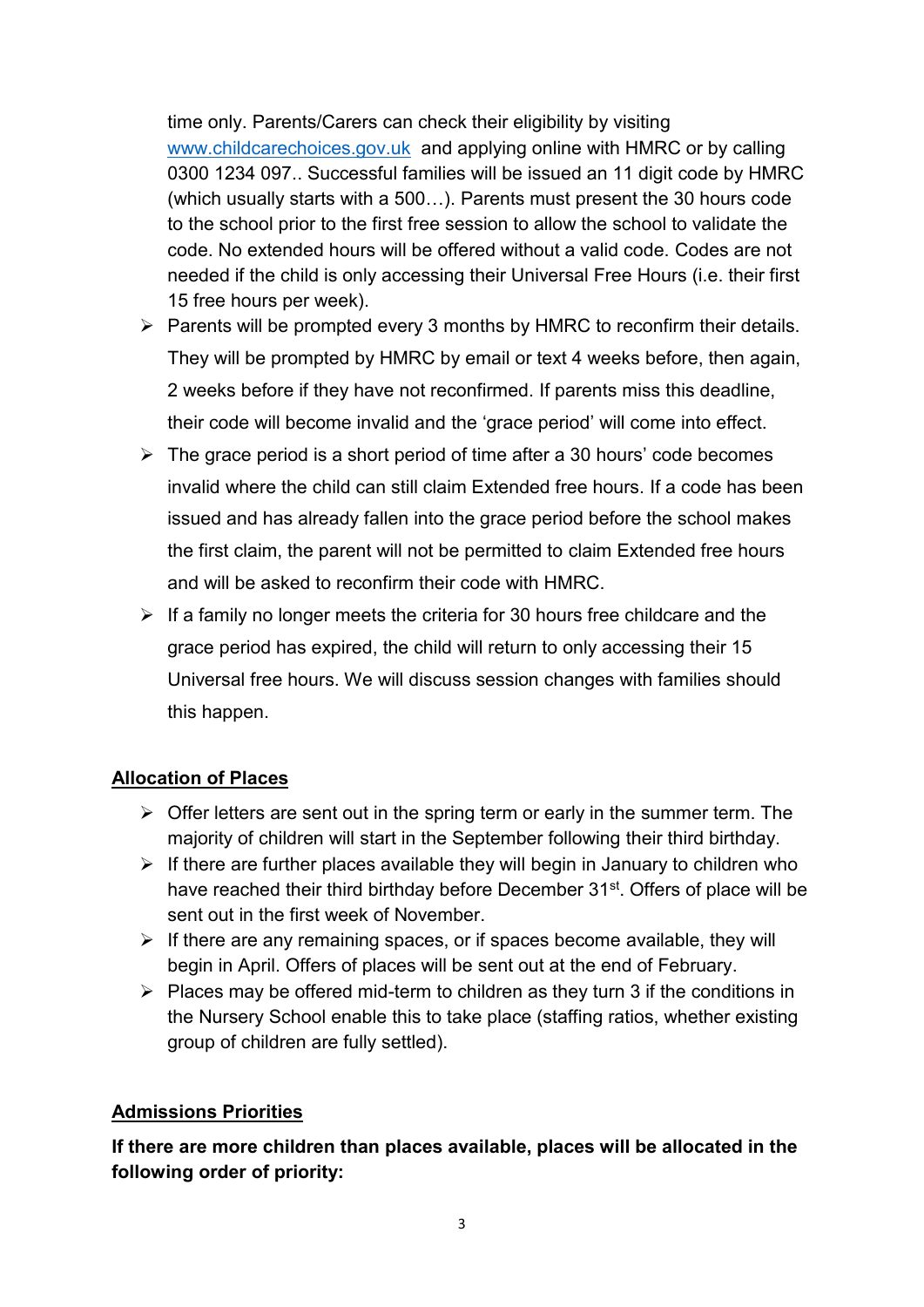- 1. Children with Social Care involvement i.e.- Looked after children, children under a Child Protection Plan or Children in need
- 2. Children with an Education, Health and Care Plan.
- 3. Children no longer in care, who have been adopted or are unable to return home, e.g. children with a Special Guardianship Order or Child Arrangement Order.
- 4. Children of Gypsy, Roma and Traveller families
- 5. Children who are siblings of current pupils (defined as brother, sister, … adopted, looked after children or same family home half brothers and sisters living in the same family home .

#### **Definitions of terms**

#### **Looked After Children**

Section 22 Children Act 1989 states the general duty of the Local Authority in relation to children looked after by them.

Children who are in the care of the Local Authority or who are provided with accommodation (for a continuous period of more than 24 hours) pursuant to any functions of a social care authority are "looked after" by the authority. Section 22(3) imposes the duty on a Local Authority looking after a child to safeguard and promote her/his welfare and to make such use of services available for children cared for by their parents as appears to the authority to be reasonable in her/his case.

#### **Children in Need**

The term "Children in Need" is defined in the Children Act 1989 and these children are identified as:

 Those referred by Social Care with particular reference to those considered to be at risk in terms of child abuse. High priority should be given to consider full time places for any child on a Child Protection Plan if appropriate.

#### **Children with SEND**

Children who have a learning difficulty or disability which calls for special educational provision to be made for him or her.

#### *Note*

 *It is important to note that it is the decision of the Head teacher whether a child is*